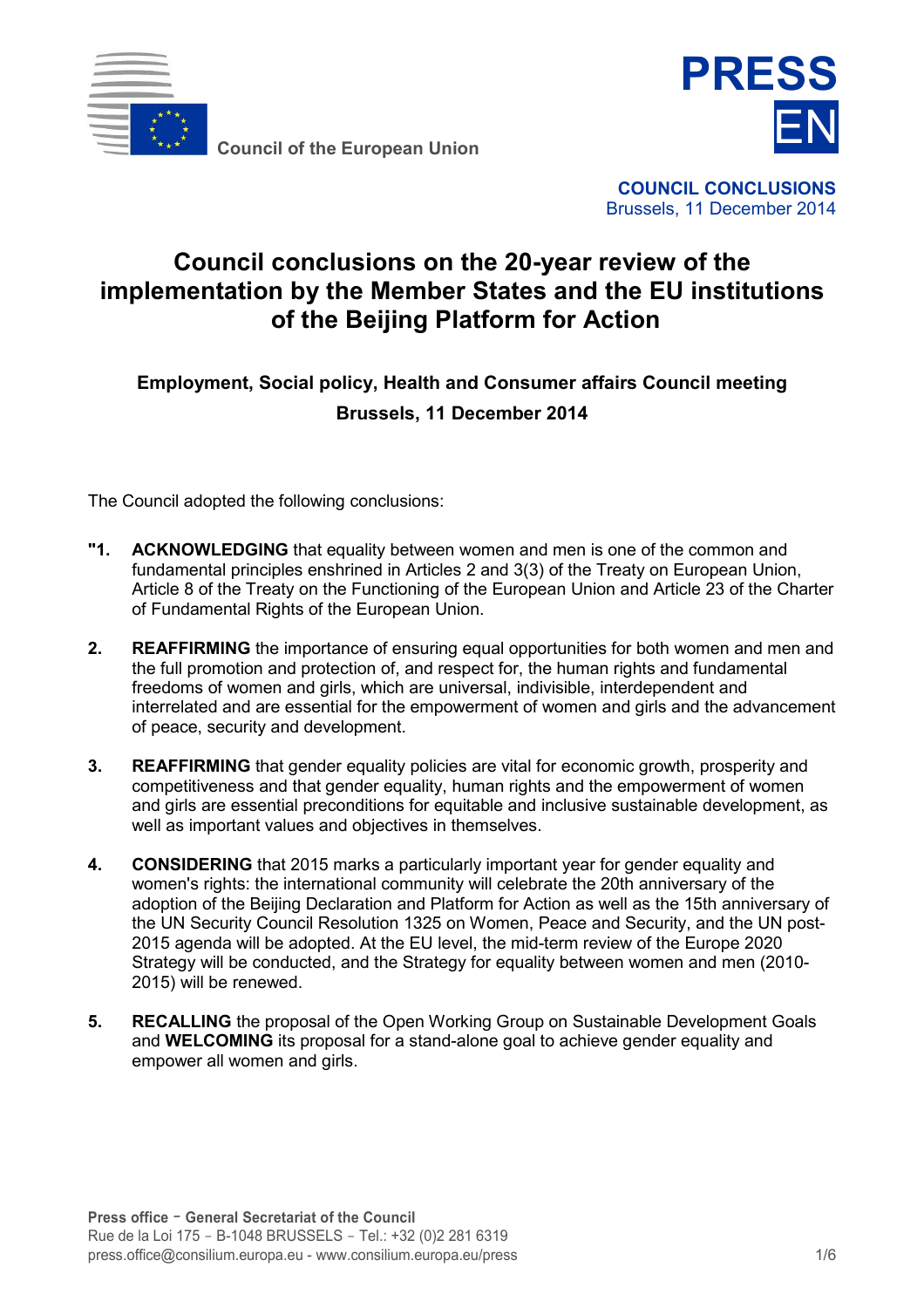- **6. CONSIDERING** that each Trio of Presidencies prepares a joint 18-month programme, which gives continuity to the work of the Council, including through the expression of long-term commitments; and that cooperation in the context of the Trio offers a valuable opportunity to coordinate work in the field of gender equality.
- **7. RECALLING** and **REAFFIRMING** the specific mechanism that has been established at the EU level to follow up the EU implementation of the Beijing Platform for Action:
	- (a) Following the United Nations' Fourth World Conference on Women held in Beijing in 1995, the Madrid European Council requested an annual review of the implementation of the Beijing Platform for Action in the Member States.
	- (b) In 1998, the Council agreed that the annual assessment of the implementation of the Beijing Platform for Action would include a proposal on a set of quantitative and qualitative indicators.
	- (c) Since 1999, quantitative and qualitative indicators have been developed by successive Presidencies of the EU Council in 11 out of the 12 critical areas of concern identified in the Beijing Platform for Action for the purpose of monitoring progress towards achieving the Platform's objectives, and each year the Council has adopted Conclusions on these indicators.
	- (d) In 2006, the European Institute for Gender Equality (EIGE) was established with the task of, *inter alia,* developing methods to improve the comparability and reliability of data related to gender equality. Since 2010, EIGE has been providing technical support to the Council of the EU and to its Presidencies in the follow-up of the Beijing Platform for Action by reviewing the area of concern chosen by each Presidency of the Council of the EU.
- **8. ACKNOWLEDGING** that significant progress has been made in certain areas following the establishment of the Beijing Platform for Action in 1995; this reflects the active commitment of the EU Member States and the Commission and other EU institutions to its implementation and review at both national and EU level.
- **9.** STRESSING that there is a need to strengthen this commitment, in particular in the areas where progress has been slower.
- **10. NOTING** that this set of Conclusions builds on the political commitments voiced by the European Parliament, the Council and the Commission in the field of gender equality as expressed in the documents listed in the Annex.

# **11. STRESSING** that:

(a) In the context of rising overall poverty and social exclusion, certain groups of women and girls in the EU (e.g. migrants, minorities, lone mothers, young women, women and girls with disabilities, and elderly women) are more at risk. Moreover, although the economic activity rate of women is on the rise in the EU, they are still less likely than men to be in employment due in particular to family care responsibilities.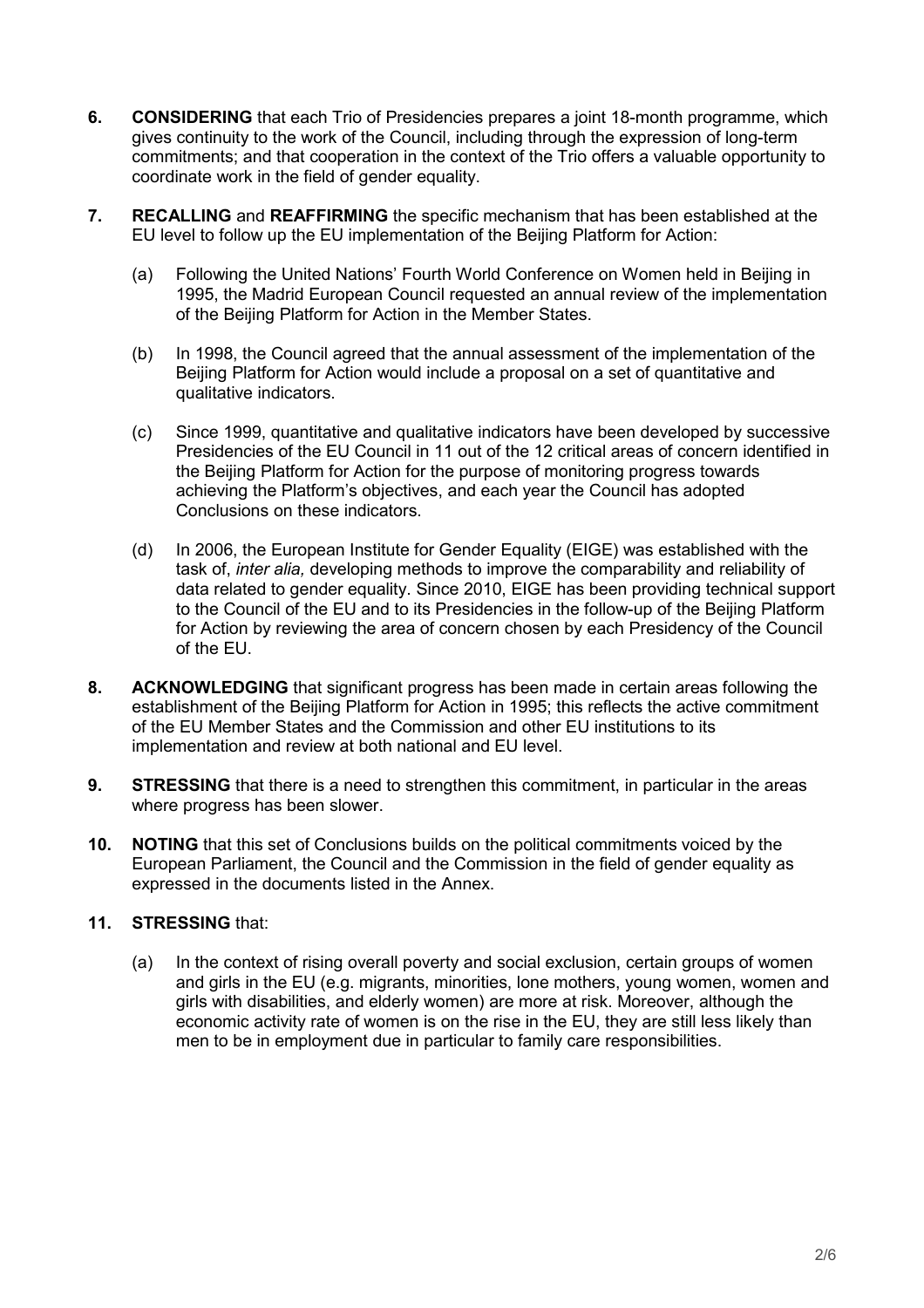- (b) Despite progress made in the pursuit of the Millennium Development Goals that are of particular importance for women and girls, and although Millennium Development Goal 3 identifies gender equality and women's empowerment as a global priority, overall progress for women and girls across all the Millennium Development Goals remains slow and uneven, both within and between countries. Indeed, lack of progress on gender equality has hindered progress towards all of the Millennium Development Goals and is a particular reason of concern for poverty-stricken regions and areas and for marginalized, vulnerable and disadvantaged women and girls and those women and girls who experience multiple forms of discrimination and inequalities of different kinds.
- (c) Across Member States, governments have taken increasing responsibility for the promotion of gender equality. Over the last years, in a number of Member States, the governmental structures and equality bodies dealing exclusively with gender have been merged with entities that work to combat discrimination on several different grounds. In these cases Member States should ensure the capacity, efficiency and effectiveness of their structures and bodies in tackling gender inequalities.
- (d) Further policy commitment, expertise and dedicated human and financial resources are needed to ensure that gender mainstreaming, which is one of the main levers for the achievement of *de facto* equality, is fully implemented at the national and EU level.
- **12**. **ACKNOWLEDGING** that "Violence against women and girls" means any act of genderbased violence that results in, or is likely to result in, physical, sexual, psychological or economic harm or suffering to women and girls, including threats of such acts, coercion or arbitrary deprivation of liberty, whether occurring in public or in private life.
- **13**. **STRESSING** that violence against women and girls seriously harms individual women and girls as well as families, communities and societies more generally. In recent years, the problem of violence against women and girls has gained more visibility. It is recognised that violence against women remains prevalent in the European Union and constitutes one of the main sources of gender inequalities of our time and a violation of human rights.
- **14. REAFFIRMING** their commitment to the promotion, protection and fulfilment of all human rights and to the full and effective implementation of the Beijing Platform for Action and the Programme of Action of the International Conference on Population and Development and the outcomes of their review conferences and in this context sexual and reproductive health and rights.
- **15. STRESSING** their strong commitment to intensifying actions and measures to ensure the full and accelerated implementation of the Declaration and Platform for Action of the Fourth World Conference on Women and the Outcome Document of the 23rd Special Session of the United Nations General Assembly, including in the context of the forthcoming post-2015 global agenda.
- **16. WELCOMING** EIGE's Report "Beijing + 20: the 4<sup>th</sup> Review of the Implementation of the Beijing Platform for Action in the EU Member States", **1** which presents the main trends, current progress, and major challenges in the field of gender equality in the EU.
- **17. TAKING NOTE** of the outcome of the High Level EU Presidency Conference "Gender Equality in Europe: Unfinished Business? – Taking Stock 20 Years after the Beijing Platform for Action", held in Rome on 23 and 24 October 2014, where the participating Ministers and political authorities responsible for gender equality reiterated their commitment to the full and effective implementation of the Beijing Declaration and Platform for Action and to its followup.

 **1** 13762/14 ADD 1.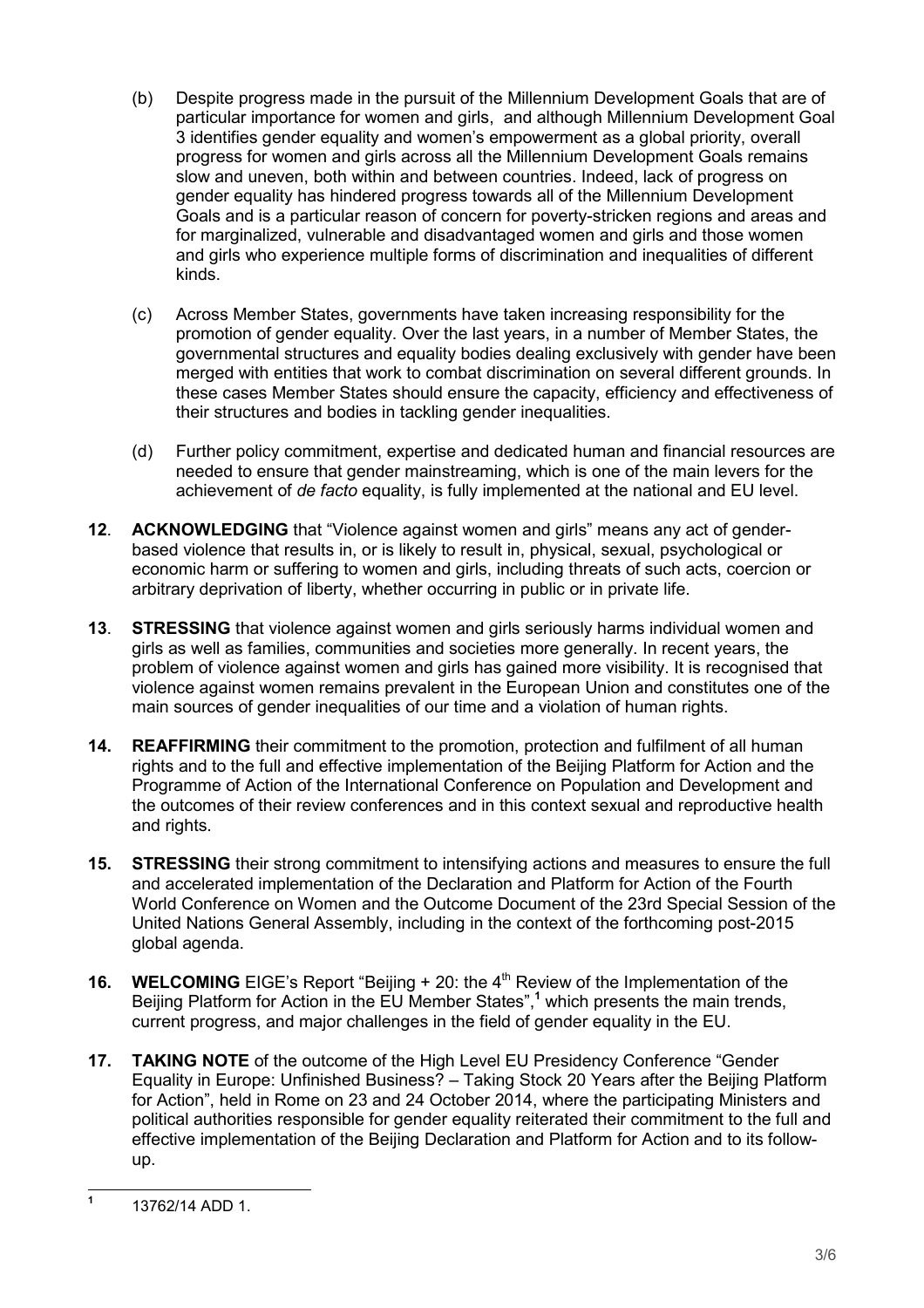#### **THE COUNCIL OF THE EUROPEAN UNION AND THE GOVERNMENTS OF THE MEMBERS STATES, MEETING WITHIN THE COUNCIL**

## **18. CALL ON THE MEMBER STATES**

- (a) To fulfil the commitments set out in the European Pact for Gender Equality (2011-2020) and pursue the targets set in the Europe 2020 Strategy by taking concrete measures to promote gender equality, including through the National Reform Programmes.
- (b) To support the Commission in its preparation of future strategies and programmes for or related to gender equality.
- (c) To make effective use of programmes and projects aimed at combating gender inequalities, particularly those financed through the European Structural and Investment Funds.

## **19. CALL ON THE COMMISSION**

- (a) To develop a new strategy for gender equality after 2015, which should be closely linked to the Europe 2020 Strategy and supportive of its targets and include internal, external and development cooperation policies, and take into account the results of the implementation of the Strategy for Equality between Women and Men (2010-2015), and which should also take into account the United Nations post-2015 agenda.
- (b) To put a stronger emphasis on gender equality within the Europe 2020 Strategy governance framework and to mainstream the gender dimension into all relevant future EU strategies, policies and funding programmes.
- (c) To adopt annually a report on developments towards gender equality and gender mainstreaming of policy areas at EU and Member States level in time to maximise its usefulness in the context of the European Semester and the sessions of the UN Commission on the Status of Women.
- (d) To continue to promote and encourage the exchange of knowledge between the Member States in all critical areas of concern identified in the Beijing Platform for Action through new programmes for the exchange of good practice on gender equality in EU priority areas, with a view to facilitating the achievement of the objectives set in the Platform.
- 20. CALL ON THE MEMBER STATES AND THE COMMISSION, in accordance with their respective competences:
	- (a) To ensure that gender equality and the human rights and empowerment of women and girls remain a policy priority at EU and Member States level and both for internal and external policies, including by enhancing the gender dimension in the European semester and by actively promoting, also within the framework of EU Presidencies, high level policy dialogue on gender equality issues at the EU level.
	- (b) To strengthen the effectiveness of governmental gender equality structures by placing them at the highest possible level in the government, by providing them with clearly defined mandates and powers, and by supplying them with adequate personnel and financial resources for fulfilling their mandates.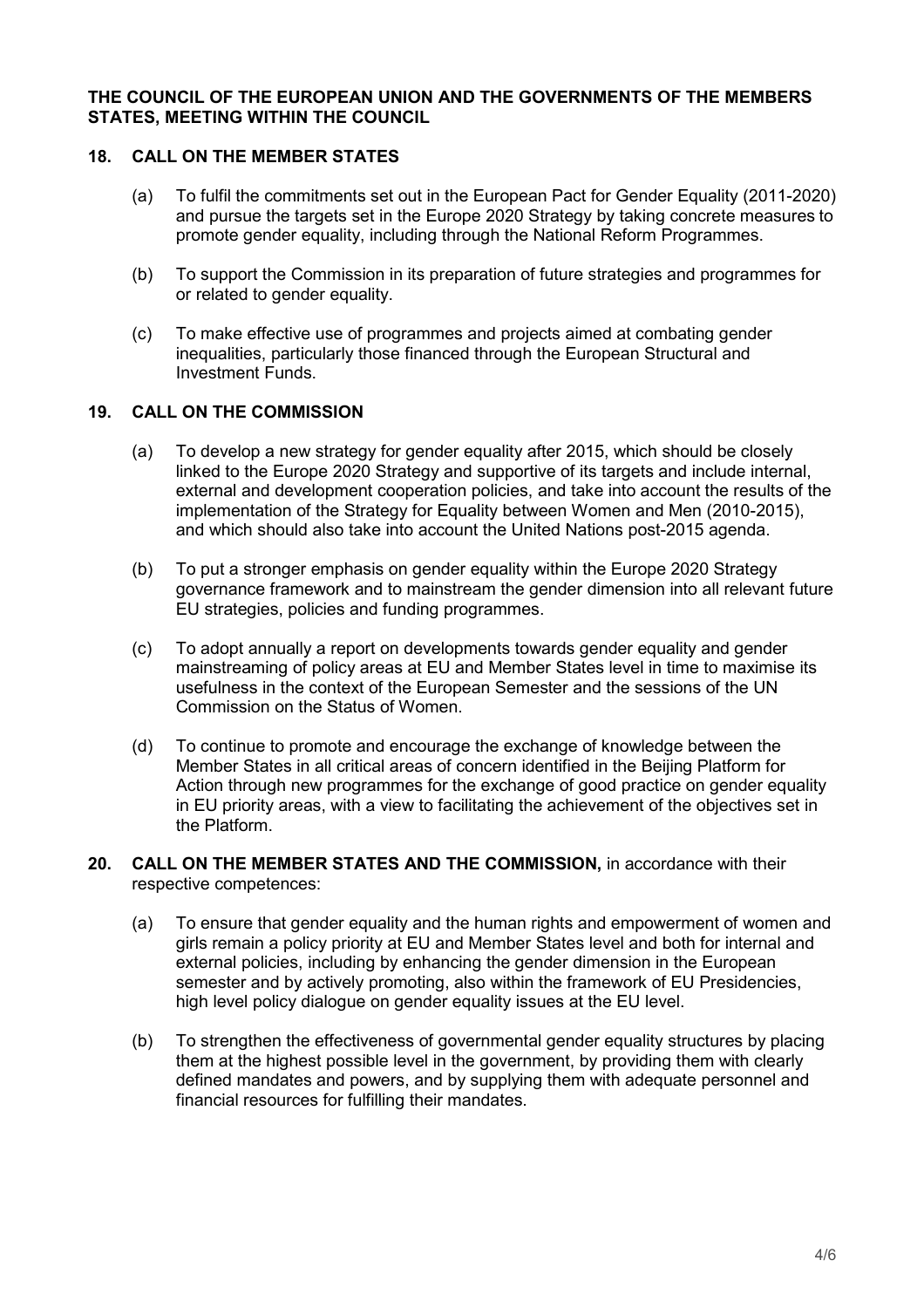- (c) To strengthen political commitment in the implementation of gender mainstreaming by making full use of policy-making tools such as, *inter alia*, gender budgeting, gender impact assessment and gender capacity building; and to include the gender perspective in all EU and national legislative, financial and other key processes, strategies, programmes and projects.
- (d) To take further measures to tackle the remaining challenges in the field of gender equality, including gender gaps in education and training, in the labour market, in the sharing of domestic and caring responsibilities, in pay and pensions and in decisionmaking; and, with this in mind, to tackle the stereotypes and norms that hinder the full participation of women and men in different areas of life.
- (e) To increase efforts and funding, where necessary, to support existing and/or new measures and strategies to combat all forms of violence against women and girls by applying a comprehensive policy that includes measures for prevention, protection and punishment, and also tackles emerging forms of violence such as those linked to the Internet and social media; and to involve men and boys in the prevention of and fight against violence against women and girls.
- (f) To consider signing, ratifying and implementing the Council of Europe Convention on preventing and combating violence against women and domestic violence.
- (g) To enhance the active participation and responsibility of men and boys and their commitment to policies aimed at achieving gender equality at national and EU level, and to pay more attention to the positive impact of gender equality for men and boys, for the economy and for the well-being of society as a whole, including by developing measures to support the equal sharing of domestic and caring responsibilities between women and men, as well as by formulating policies to overcome gender stereotypes.
- (h) To reinforce active cooperation with civil society actors, including non-governmental organisations, women's organisations and gender researchers and to support the further involvement of the social partners, the private sector and academia in the realisation of gender equality.
- (i) Seek to ensure that gender equality and the human rights and empowerment of women and girls, including the fight against all forms of violence against women and girls, are reflected as a stand-alone goal in the forthcoming UN post-2015 agenda and integrated into all goals through targets and indicators measured by sex-disaggregated data.
- (j) To cooperate in pursuing, implementing and disseminating common priorities, including those set out in the European Pact for Gender Equality (2011-2020), especially in the context of the preparation and implementation of the future strategy at the EU level in this field.
- (k) To strengthen the regular follow-up and revision of the sets of indicators already developed for the review of the implementation of the Beijing Platform for Action, and develop new ones, in particular in the area of "Human Rights of Women," drawing on the expertise of the High Level Group on Gender Mainstreaming and making full use of EIGE.
- (l) To further advance the collection, compilation, analysis, and dissemination of timely, reliable and comparable data disaggregated by sex and age, including by using alternative data sources, in order to improve the monitoring and follow-up of the Beijing Platform for Action at EU level, in cooperation with EU and national statistical offices and making full use of the capacity and expertise of EIGE, also encouraging the use of the EIGE Gender Equality Index.